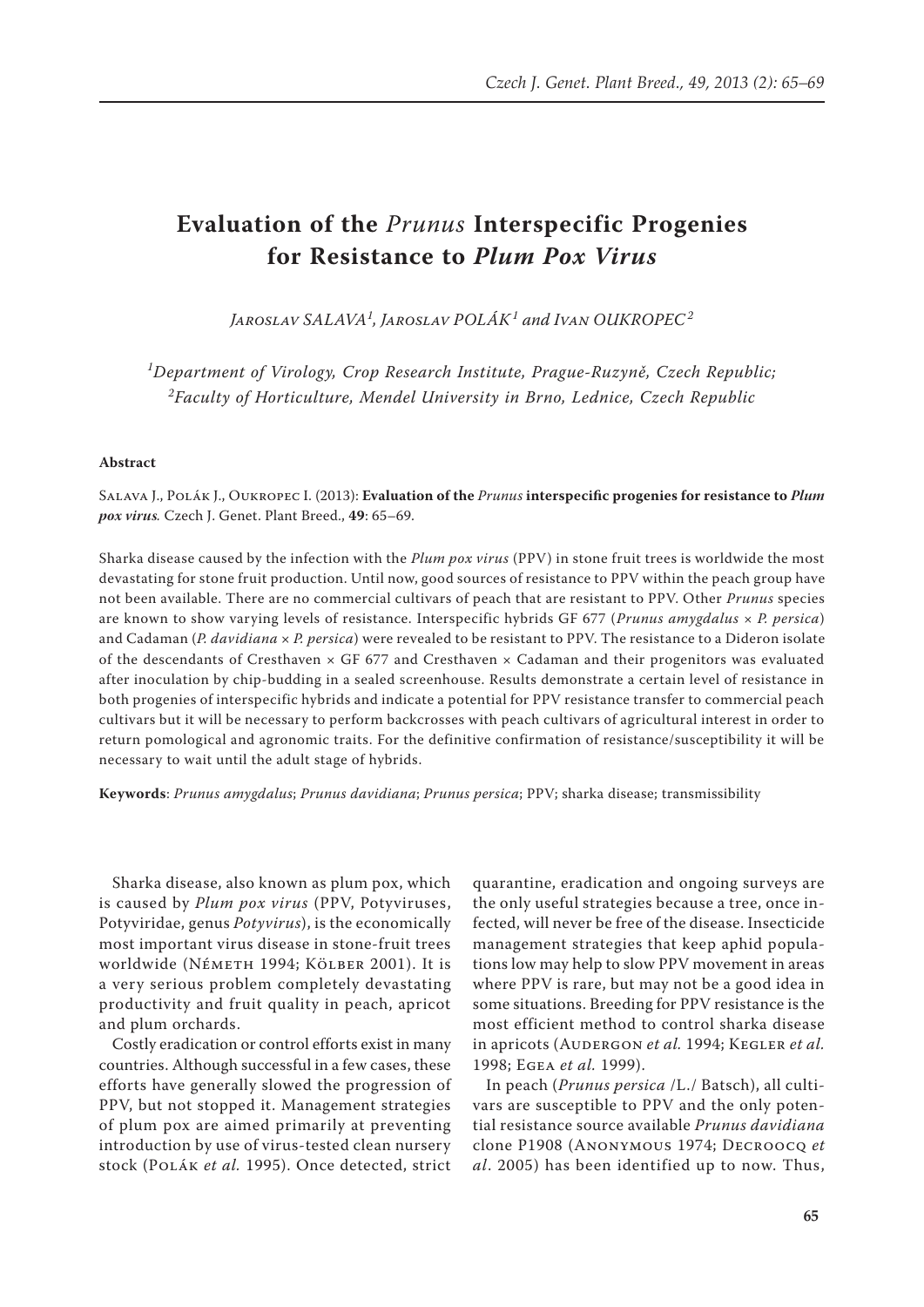the isolation and incorporation of genes for resistance to sharka disease into *P. persica* would be of significant economic and environmental benefit. A solution can be found in using PPV resistant wild species closely related to peach such as *P. davidiana* (Anonymous 1974) and *P. amygdalus* (Dicenta *et al.* 2002; Rubio *et al.* 2003a). Interspecific hybrids GF 677 and Cadaman (*Prunus amygdalus × Prunus persica* and *P. davidiana* × *P.* p*ersica*, respectively) were shown to bear resistance to PPV (Rubio *et al.* 2005; Polák & Oukropec 2010). They represent a good resistance potential to PPV in peach.

The first study of genetic factors involved in resistance to PPV in *Prunus davidiana* was reported in DECROOCQ *et al.* (2005). It used an  $F_1$  population derived from a cross between *P. persica* cultivar Summergrand and *P. davidiana* clone P1908 and reported a quantitative trait loci (QTLs) analysis which identified six genomic regions related to PPV resistance in *P. davidiana* P1908 and thus demonstrated the polygenic character of the resistance carried by this clone. The heritability of the PPV resistance originating from *P. davidiana* clone P1908 was further studied by Marandel *et al.* (2009) in the  $F<sub>2</sub>$  population derived from the selfing of the individual  $(\#40)$  of the  $F<sub>1</sub>$  population and demonstrated the conservation of four of the six F1 QTLs. A total of nine *Prunus davidiana* QTLs involved in PPV resistance were identified in an  $F_1$  population derived from the susceptible peach cultivar Rubira and *P. davidiana* clone P1908 (Rubio *et al.* 2010). All the studies included the mapping of candidate genes or candidate genelinked simple sequence repeat (SSR) markers.

In the last 20 years strategies for the protection of plants against virus diseases have been expanded to include transgenic plants expressing viral genes, which inhibit virus infection (SANFORD & JOHNston 1985). The transgenic C5 HoneySweet plum exploiting this technology (Scorza *et al.* 1994) was found to be highly resistant to PPV. However several obstacles need to be overcome in peach. This is especially true for the development of a genotype-independent system for tissue culture and genetic transformation.

The aim of this work was to study the transmission of resistance to PPV from interspecific *Prunus* hybrids GF 677 and Cadaman to the susceptible US peach cultivar Cresthaven by traditional crosses and evaluating the role of these related species as a source of resistance in peach-breeding programs for resistance to PPV.

### **MATERIAL AND METHODS**

One hundred and fifty-six individuals from 2 different crosses were studied: Cresthaven × GF 677 (110 descendants) and Cresthaven × Cadaman (46 descendants). Cresthaven is a US peach cultivar susceptible to PPV, while GF 677 and Cadaman are French interspecific hybrids (*Prunus amygdalus* × *Prunus persica* and *P. davidiana* × *P. persica*, respectively) rootstocks resistant to PPV (Rubio *et al.* 2005, Polák & Oukropec 2010).

Cresthaven is a peach cultivar developed at South Haven, USA, by crossing cultivars Kalhaven and South Haven 309 (SH 50  $\times$  Redhaven). It is a late self-pollinating cultivar, with great taste and very juicy fruits. The peach cultivar Cresthaven sus-

Table 1. Scheme of five-year evaluation cycle for resistance to *Plum pox virus* (PPV)

| Procedure                  | Date                     |
|----------------------------|--------------------------|
| Crosses                    | April 2005               |
| Artificial stratification  | January 2006-March 2006  |
| Transplanting of seedlings | April 2006               |
| Inoculation                | August 2006              |
| Chilling treatment         | December 2006-March 2007 |
| Symptom observation 1      | May 2007                 |
| Symptom observation 2      | June 2007                |
| <b>ELISA</b>               | June 2007                |
| Re-inoculation             | <b>July 2007</b>         |
| Chilling treatment         | December 2007-March 2008 |
| Symptom observation 1      | <b>June 2008</b>         |
| Symptom observation 2      | <b>July 2008</b>         |
| <b>ELISA</b>               | May 2008                 |
| Chilling treatment         | December 2008-March 2009 |
| Symptom observation 1      | May 2008                 |
| Symptom observation 2      | <b>July 2009</b>         |
| Chilling treatment         | December 2009-March 2010 |
| Symptom observation 1      | June 2010                |
| Symptom observation 2      | <b>July 2010</b>         |
| Chilling treatment         | December 2010-March 2011 |
| Symptom observation 1      | <b>June 2011</b>         |
| Symptom observation 2      | July 2011                |
| Chilling treatment         | December 2011–March 2012 |
| Symptom observation 1      | May 2012                 |
| Symptom observation 2      | <b>June 2012</b>         |
| RT-PCR                     | June 2012                |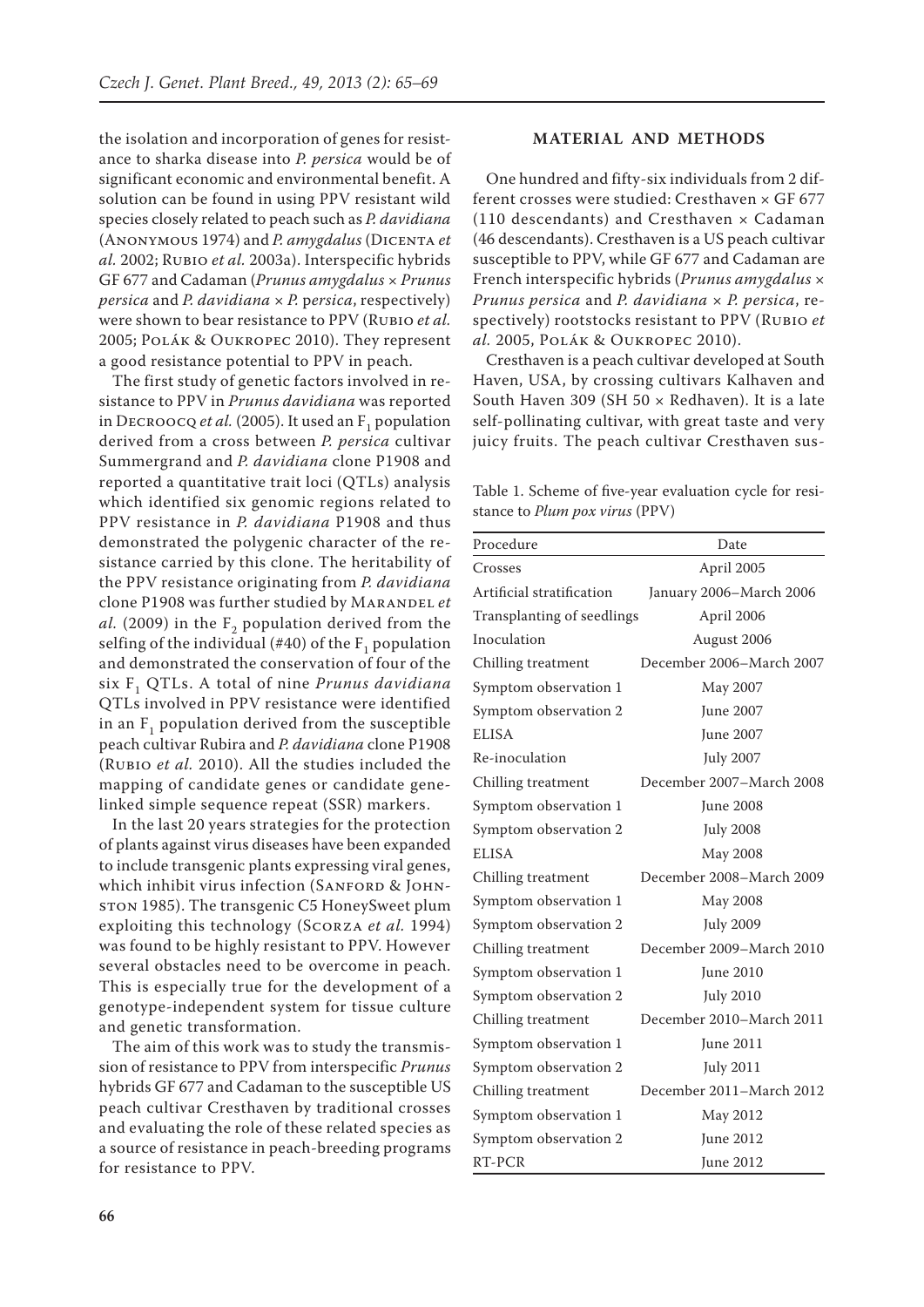ceptible to PPV was crossed as a female parent to PPV resistant interspecific hybrids Cadaman (*P. persica* × *P. davidiana*) and GF 677 (*P. persica* × *P. amygdalus*) in 2005. Seeds resulting from the crosses were stratified and after that sown in a greenhouse.

Plants were grown in 3.81-l pots in an insect-proof screenhouse. The plants were transferred to a cold chamber (7°C, darkness) periodically, and successive evaluations were conducted. The general timetable of the experimentation is presented in Table 1. Each progeny was grown on its own roots (1 tree).

The isolate assayed was a PPV-Dideron type strain originally isolated from an apricot in southeastern France. Each plant was inoculated by chipbudding with one infected bud. The buds came from an apricot infected with the isolate and showing sharka symptoms on leaves. Symptoms were also observed on leaves of shoots growing from the inoculum bud (effective inoculation). Plants without sharka symptoms on leaves of these shoots growing from the inoculum bud and with negative enzyme-linked immunosorbent assay (ELISA) reaction were re-inoculated. At the beginning of each growth period, pruning was performed to induce vigorous new shoots for symptom scoring.

The resistance of the individuals was evaluated following the method of Salava *et al.* (2005). Symptoms of sharka were visually scored on leaves from 0 (no symptoms) to 4 (maximum intensity of symptoms) (Table 2) after two months in the screenhouse. Plants were studied for five vegetative cycles. Individuals were considered susceptible when they developed chlorotic discoloration and distortion of leaves characteristic of PPV and assayed positive by ELISA or RT-PCR during at least one of the last three growth periods assayed (Table 3).

At the same time, in the first and second cycle of study, an ELISA (Polák *et al.* 1997) was applied to confirm the presence or absence of the virus in the plant. Finally, in the fifth cycle of the study, RT-PCR using the specific primers P1 and P2 (WETZEL *et al.* 1991) was applied in some samples to verify the absence of PPV.

## **RESULTS AND DISCUSSION**

The reaction of the 156 *Prunus* interspecific hybrids to PPV inoculation is summarized in Table 4.

It appears from results that the progenies studied are heterogeneous for resistance to PPV. The level of resistance/susceptibility to PPV was different in particular hybrids.

The range of maximum and minimum observed values for the trait intensity of symptoms was from 0 to 4 (both populations).

The range of maximum and minimum mean values for the trait was from 0.6 to 3.6 (Cresthaven × GF 677) and  $0.6-3.1$  (Cresthaven  $\times$  Cadaman).

Susceptible plants developed chlorotic discoloration and distortion of leaves characteristic of PPV and were assayed positive by ELISA or RT-PCR during at least one of the last three growth cycles assayed.

Plants would be considered as resistant if they did not show any symptoms and positive ELISA or RT-PCR reaction in the last 3 growth periods evaluated.

Plants were classified as medium resistant if they showed very light yellow (chlorotic) discolorations on one or two leaves of shoots in some years and were ELISA mostly negative and RT-PCR positive in the last 3 growth periods evaluated.

The results showed no resistant hybrids in either population (Table 4). Only very few hybrids (10.9% and 4.5%, respectively) from both populations showed resistance to the PPV-D isolate assayed after five years of study. This resistance was lower than that of the parents.

Table 2. Phenotypic scoring system used to evaluate *Plum pox virus* (PPV) infection

| Class          | Criteria used for evaluating resistance and susceptibility to PPV                                               |                                                                         |  |
|----------------|-----------------------------------------------------------------------------------------------------------------|-------------------------------------------------------------------------|--|
|                | intensity of leaf symptoms                                                                                      | extent of symptoms on whole plant                                       |  |
| $\Omega$       | no symptoms                                                                                                     | no leaves with symptoms                                                 |  |
| 1              | mild vein clearing                                                                                              | on $1-2$ leaves of shoots                                               |  |
| 2              | vein clearing, mild interveinal mosaic                                                                          | on first 3–4 leaves of shoots, present till the end of June             |  |
| 3              | vein yellowing, medium interveinal or oak mosaic                                                                | on first 5-6 leaves of shoots, present even in July                     |  |
| $\overline{4}$ | severe vein yellowing, severe yellow and oak mosaic,<br>and/or twisting of leaves and thickening of leaf blades | on first 7 or more leaves of shoots,<br>present the whole growth period |  |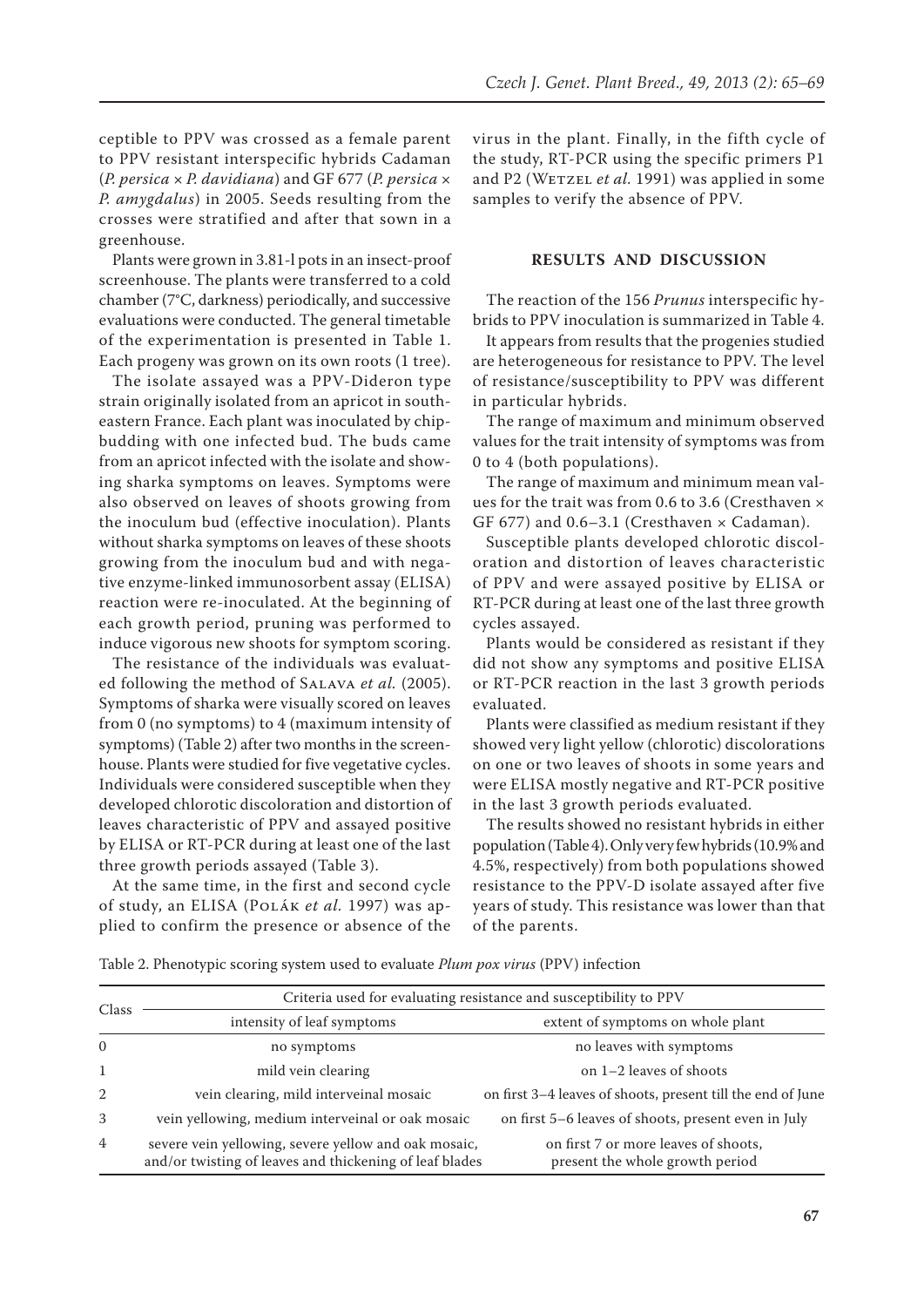| Class of resistance | Symptoms*            | <b>ELISA</b>    | RT-PCR   |
|---------------------|----------------------|-----------------|----------|
| Resistant           | $\leq 0.5$           | negative        | negative |
| Medium resistant    | $> 0.5$ and $\leq 1$ | mostly negative | positive |
| Medium susceptible  | $> 1$ and $\leq 2$   | positive        | positive |
| Susceptible         | $> 2$ and $\leq 3$   | positive        | positive |
| Highly susceptible  | $>$ 3                | positive        | positive |

Table 3. Classification of genotypes based on leaf symptoms, ELISA and RT-PCR tests

\*Mean intensity of *Plum pox virus* (PPV) symptoms over the whole evaluation

Table 4. Number and percentage (in brackets) of individuals of both populations included in different classes of resistance

| Resistance class   | Cresthaven × Cadaman | Cresthaven $\times$ GF 677 |
|--------------------|----------------------|----------------------------|
| Resistant          | 0(0)                 | 0(0)                       |
| Medium resistant   | 5(10.9)              | 5(4.5)                     |
| Medium susceptible | 10(21.7)             | 4(3.6)                     |
| Susceptible        | 25(54.3)             | 92 (83.6)                  |
| Highly susceptible | 6(13.1)              | 9(8.3)                     |
| Total              | 46(100)              | 110(100)                   |

Not all plants showing symptoms also gave positive ELISA readings. Some samples that were positive by PCR were not positive by ELISA. A higher sensitivity has been reported for RT-PCR in comparison with ELISA (WETZEL *et al.* 1991; Martínez-Gómez *et al*. 2003).

Some hybrids showed important changes in symptom severity and virus accumulation over time. This may be due to a delay in PPV accumulation, or to plant recovery and elimination of the virus.

A decrease in the symptom intensity of seedlings in the fourth cycle was observed probably because of the age of the plants grown in pots in controlled conditions in the screenhouse (Rubio *et al.* 2003b). However, the symptom intensity returned to the previous level in the fifth growth period. It indicates that the decrease in symptom intensity could be due to the environmental conditions.

Some contradictory results concerning the level of resistance of almond hybrid rootstock GF 677 and *P. davidiana* hybrid rootstock Cadaman have been reported. Pascal *et al.* (2002) reported susceptibility in Cadaman and GF-677 to a PPV-M isolate which was different from the PPV-D isolates used by Rubio *et al.* (2005), Polák and Oukropec (2010) and in this study. Thus these differences can be explained by the use of different isolate types.

Concerning the genetic aspects, the determination of resistance to PPV observed in Cadaman and GF 677 is not known. But the low number of resistant hybrids selected from crosses Cresthaven × GF 677 and Cresthaven  $\times$  Cadaman makes us think that it is probably polygenic. So, PPV resistance breeding involves the selection of numerous progenies and the use of early selection tests.

To go ahead, a genetic map will be constructed using an  $F_1$  population between interspecific hybrid GF 677 and peach (Cresthaven). Important genomic regions controlling resistance to PPV will be identified. The map and loci linked to resistance to PPV will provide a useful tool for marker-assisted selection as well as introgression of almond genes into peach cultivated cultivars.

In conclusion we can state that Cadaman and GF 677 show approximately the same ability in transmitting resistance to their descendants. They could be directly exploited in rootstock breeding programs. For the selection of peach cultivars, breeding programs will have to take in account fruit characteristics. In this context, *P. davidiana*  presents the disadvantages of transmission of poor fruit quality to peach (Moing *et al*. 2003), which was not a problem in advanced almond-derived peach selections (GRADZIEL 2003).

We have to realize that in order to obtain the final results, it will be necessary to wait until the adult stage to evaluate symptoms on fruits, productivity and fruit quality.